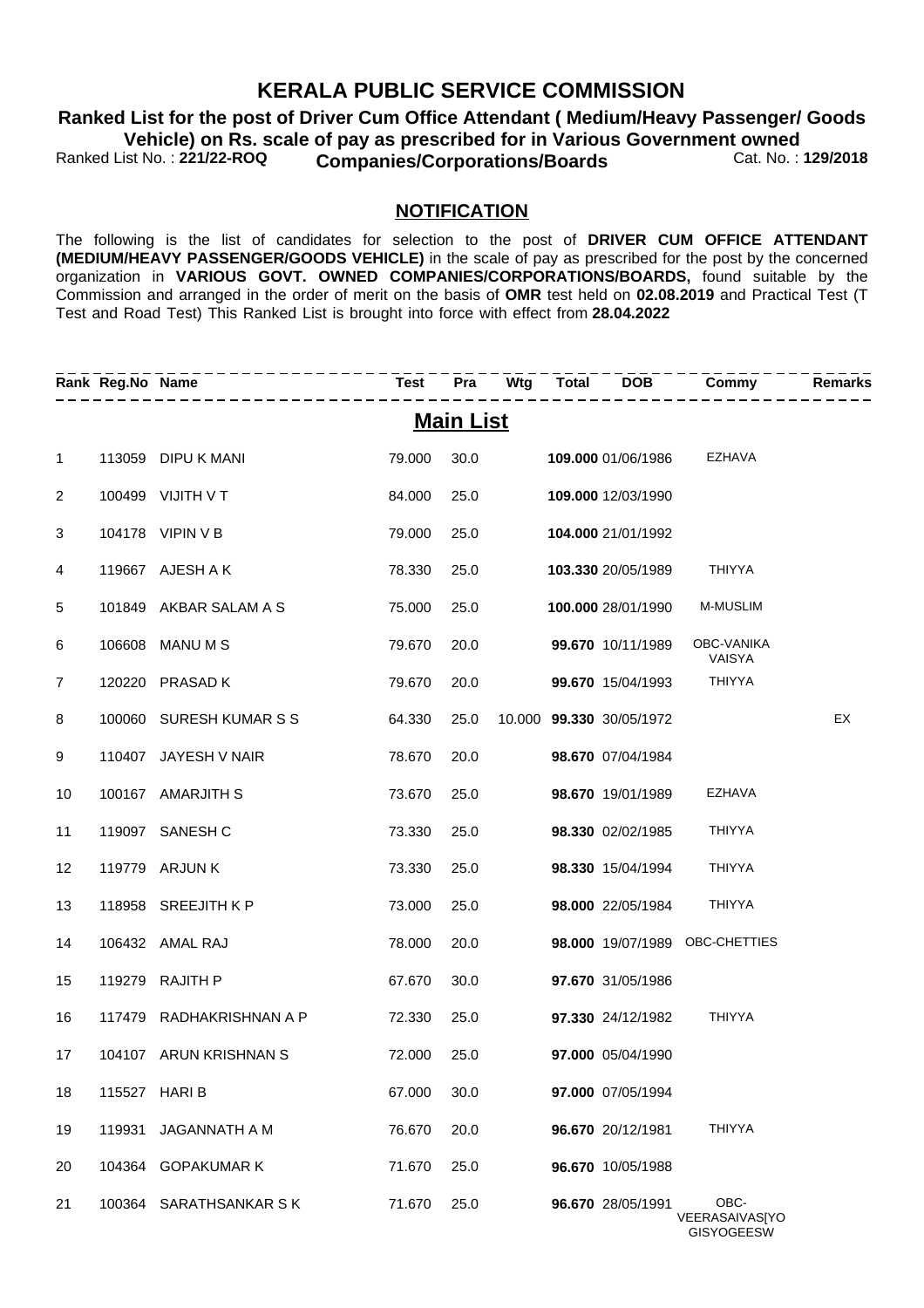|    | Rank Reg.No Name | .<br>-----------------  |        | $\bar{P}$ ra <sup>--</sup> |       | $\overline{\text{Wtg}}$ $\overline{\text{Total}}$ $\overline{\text{DOB}}$ $\overline{\text{O}}$ $\overline{\text{O}}$ $\overline{\text{O}}$ $\overline{\text{O}}$ $\overline{\text{O}}$ $\overline{\text{O}}$ $\overline{\text{O}}$ $\overline{\text{O}}$ $\overline{\text{O}}$ $\overline{\text{O}}$ $\overline{\text{O}}$ $\overline{\text{O}}$ $\overline{\text{O}}$ $\overline{\text{O}}$ $\overline{\text{O}}$ $\overline{\text{O}}$ $\overline{\text{O}}$ | <b>Commy</b>                              | <b>Remarks</b> |
|----|------------------|-------------------------|--------|----------------------------|-------|-----------------------------------------------------------------------------------------------------------------------------------------------------------------------------------------------------------------------------------------------------------------------------------------------------------------------------------------------------------------------------------------------------------------------------------------------------------------|-------------------------------------------|----------------|
|    |                  |                         |        |                            |       |                                                                                                                                                                                                                                                                                                                                                                                                                                                                 | ARAJ                                      |                |
| 22 |                  | 106869 THINU B G        | 71.330 | 25.0                       |       | 96.330 25/05/1987                                                                                                                                                                                                                                                                                                                                                                                                                                               |                                           |                |
| 23 |                  | 103684 SREEKANTH M      | 76.330 | 20.0                       |       | 96.330 05/11/1993                                                                                                                                                                                                                                                                                                                                                                                                                                               |                                           |                |
| 24 |                  | 121675 SHINE P V        | 73.000 | 15.0                       | 8.000 | 96.000 29/02/1984                                                                                                                                                                                                                                                                                                                                                                                                                                               | THIYYA                                    | EX             |
| 25 |                  | 113359 HYJAN JACOB      | 80.000 | 15.0                       |       | 95.000 09/05/1988                                                                                                                                                                                                                                                                                                                                                                                                                                               |                                           |                |
| 26 |                  | 119947 RAHULTT          | 69.670 | 25.0                       |       | 94.670 11/05/1992                                                                                                                                                                                                                                                                                                                                                                                                                                               |                                           |                |
| 27 |                  | 120384 HARIPRASAD V     | 69.670 | 25.0                       |       | 94.670 31/05/1992                                                                                                                                                                                                                                                                                                                                                                                                                                               | OBC-<br>KANIYAN[GANAKA]                   |                |
| 28 |                  | 103120 ASWIN A P        | 74.330 | 20.0                       |       | 94.330 10/03/1991                                                                                                                                                                                                                                                                                                                                                                                                                                               | <b>KANISAN</b>                            |                |
| 29 |                  | 104881 VIGNESH V        | 64.000 | 30.0                       |       | 94.000 20/05/1993                                                                                                                                                                                                                                                                                                                                                                                                                                               |                                           |                |
| 30 |                  | 120355 RAJEESH C S      | 68.670 | 25.0                       |       |                                                                                                                                                                                                                                                                                                                                                                                                                                                                 | 93.670 05/03/1989 OBC-VANIYAN             |                |
| 31 |                  | 108325 HARIKUMARKS      | 68.330 | 25.0                       |       | 93.330 22/09/1987                                                                                                                                                                                                                                                                                                                                                                                                                                               | EZHAVA                                    |                |
| 32 |                  | 111414 MIDHUN P M       | 78.330 | 15.0                       |       | 93.330 15/05/1990                                                                                                                                                                                                                                                                                                                                                                                                                                               | <b>EZHAVA</b>                             |                |
| 33 |                  | 121329 SREEJESHKK       | 67.670 | 25.0                       |       | 92.670 16/02/1982                                                                                                                                                                                                                                                                                                                                                                                                                                               | <b>THIYYA</b>                             |                |
| 34 |                  | 119660 SABIN K          | 67.670 | 25.0                       |       | 92.670 27/04/1991                                                                                                                                                                                                                                                                                                                                                                                                                                               | <b>THIYYA</b>                             |                |
| 35 | 107118 SAJI S    |                         | 67.330 | 25.0                       |       |                                                                                                                                                                                                                                                                                                                                                                                                                                                                 | 92.330 08/04/1983 OBC-KUDUMBIS            |                |
| 36 |                  | 119228 ANVAR SADATH T P | 72.330 | 20.0                       |       | 92.330 29/03/1989                                                                                                                                                                                                                                                                                                                                                                                                                                               | M-MAPPILA                                 |                |
| 37 |                  | 118687 NIKIL P P        | 67.330 | 25.0                       |       | 92.330 16/10/1990                                                                                                                                                                                                                                                                                                                                                                                                                                               | OBC-<br>SALIYA/SALIYAS                    |                |
| 38 |                  | 100040 NANDAKUMAR U     | 67.330 | 25.0                       |       | 92.330 12/11/1992                                                                                                                                                                                                                                                                                                                                                                                                                                               |                                           |                |
| 39 |                  | 106677 ARUN DEV S S     | 67.330 | 25.0                       |       | 92.330 20/12/1992                                                                                                                                                                                                                                                                                                                                                                                                                                               | EZHAVA                                    |                |
| 40 |                  | 117181 AJAY U           | 72.000 | 20.0                       |       | 92.000 31/05/1986                                                                                                                                                                                                                                                                                                                                                                                                                                               | <b>THIYYA</b>                             |                |
| 41 |                  | 101022 SUDARSANAN G S   | 67.000 | 25.0                       |       | 92.000 15/02/1989                                                                                                                                                                                                                                                                                                                                                                                                                                               | OBC-<br>VEERASAIVAS[PAN<br>DARAMPANDARAN] |                |
| 42 |                  | 108901 ANOOP K P        | 72.000 | 20.0                       |       | 92.000 03/03/1990                                                                                                                                                                                                                                                                                                                                                                                                                                               | <b>EZHAVA</b>                             |                |
| 43 |                  | 100240 SUNU S L         | 72.000 | 20.0                       |       | 92.000 20/05/1990                                                                                                                                                                                                                                                                                                                                                                                                                                               | EZHAVA                                    |                |
| 44 |                  | 119618 NIKHIN LAL C K   | 66.670 | 25.0                       |       | 91.670 26/03/1988                                                                                                                                                                                                                                                                                                                                                                                                                                               |                                           |                |
| 45 |                  | 121353 NIJILESH C       | 76.670 | 15.0                       |       | 91.670 25/05/1988                                                                                                                                                                                                                                                                                                                                                                                                                                               | OBC-VANIAN                                |                |
| 46 | 104425 ANIT      |                         | 66.670 | 25.0                       |       |                                                                                                                                                                                                                                                                                                                                                                                                                                                                 | 91.670 16/03/1989 OBC-CHAKRAVAR           |                |
| 47 |                  | 121923 PRAMEESH V       | 71.670 | 20.0                       |       | 91.670 01/06/1989                                                                                                                                                                                                                                                                                                                                                                                                                                               | <b>THIYYA</b>                             |                |
| 48 |                  | 102449 SATHEESH M       | 66.330 | 25.0                       |       | 91.330 21/05/1984                                                                                                                                                                                                                                                                                                                                                                                                                                               | LC                                        |                |
| 49 |                  | 112540 RENEESH M R      | 66.000 | 25.0                       |       | 91.000 19/03/1980                                                                                                                                                                                                                                                                                                                                                                                                                                               | EZHAVA                                    |                |
| 50 |                  | 103295 SISIL MUBARAK M  | 66.000 | 25.0                       |       | 91.000 24/08/1990                                                                                                                                                                                                                                                                                                                                                                                                                                               | M-MUSLIM                                  |                |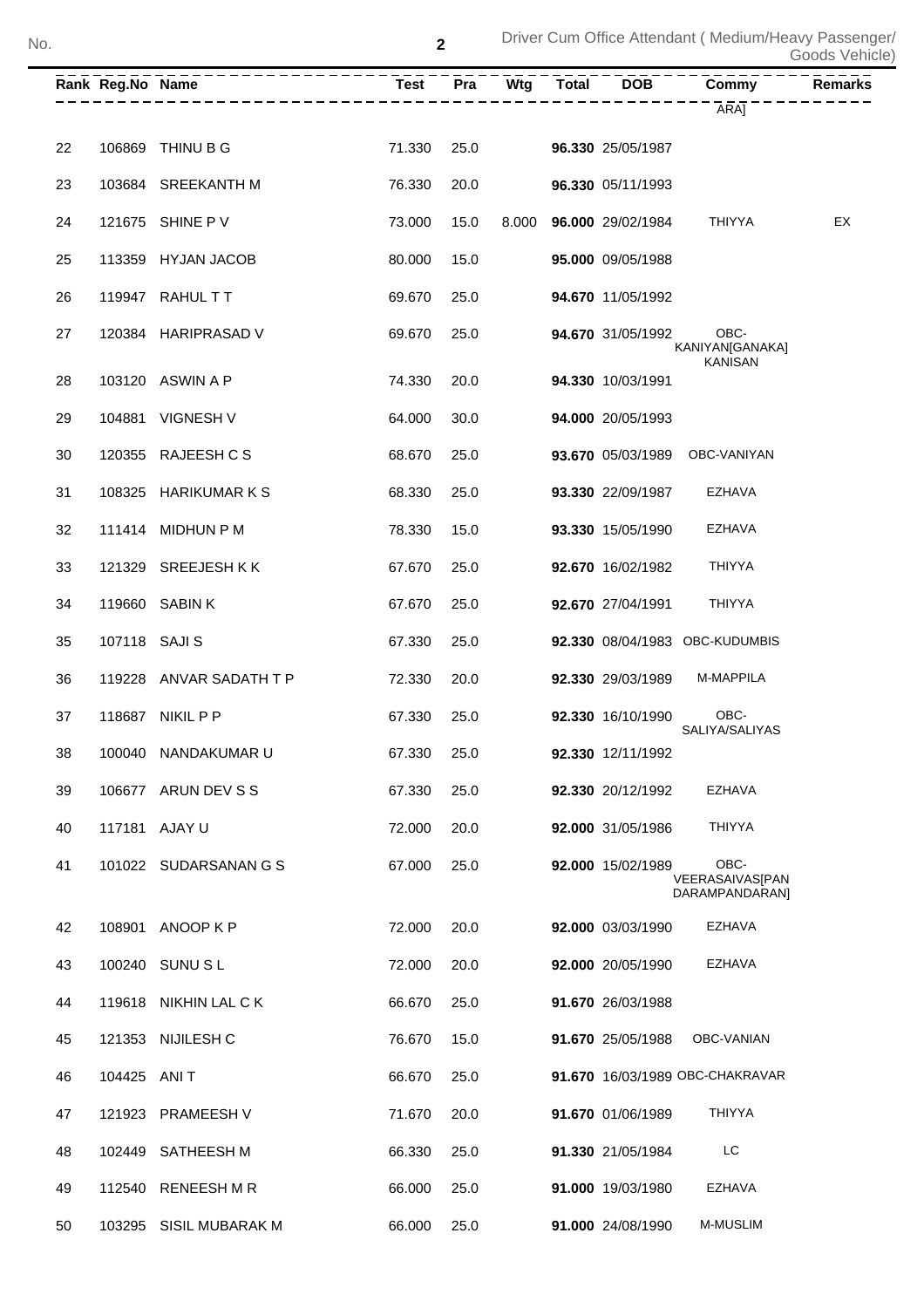|    | Rank Reg.No Name |                            | <b>Test</b> | $\overline{Pra}$<br>Wtg | <b>Total</b> | <b>DOB</b>        | Commy<br><b>Remarks</b>        |
|----|------------------|----------------------------|-------------|-------------------------|--------------|-------------------|--------------------------------|
| 51 |                  | 121416 SRIBEESHKK          | 71.000      | 20.0                    |              | 91.000 22/11/1990 | <b>THIYYA</b>                  |
| 52 |                  | 115675 RADHEESH M          | 75.670      | 15.0                    |              | 90.670 08/12/1987 | <b>EZHAVA</b>                  |
| 53 |                  | 115964 PRAJEESH S          | 70.670      | 20.0                    |              | 90.670 10/05/1988 | <b>EZHAVA</b>                  |
| 54 |                  | 121685 PRATHEESH N         | 65.330      | 25.0                    |              | 90.330 29/05/1982 | OBC-<br>SALIYA/SALIYAS         |
| 55 |                  | 119655 JAYESH P M          | 65.330      | 25.0                    |              | 90.330 14/12/1983 | THIYYA                         |
| 56 |                  | 103133 LIJINRAJ R L        | 65.330      | 25.0                    |              | 90.330 28/04/1990 | <b>SIUC NADAR</b>              |
| 57 |                  | 105482 ALI REHMATHULLA M H | 65.330      | 25.0                    |              | 90.330 19/01/1991 | M-MUSLIM                       |
| 58 |                  | 102469 RENJITH R           | 70.330      | 20.0                    |              | 90.330 05/05/1991 | EZHAVA                         |
| 59 |                  | 104693 VISHNU PRASAD S P   | 70.330      | 20.0                    |              | 90.330 06/03/1992 |                                |
| 60 |                  | 103972 RAJESH M M          | 65.330      | 25.0                    |              | 90.330 20/04/1992 | LC                             |
| 61 |                  | 118083 IRSHAD N K          | 70.330      | 20.0                    |              | 90.330 22/06/1993 | M-MAPPILA                      |
| 62 |                  | 107119 RIYAS M             | 65.000      | 25.0                    |              | 90.000 22/04/1980 | M-MUSLIM                       |
| 63 |                  | 103224 AJESH C P           | 70.000      | 20.0                    |              | 90.000 25/05/1994 | LC                             |
| 64 |                  | 109378 REJEESH R           | 69.670      | 20.0                    |              | 89.670 01/09/1988 | <b>EZHAVA</b>                  |
| 65 |                  | 101601 ANU M V             | 69.670      | 20.0                    |              | 89.670 14/05/1990 |                                |
| 66 |                  | 120013 ANOOP JOSEPH        | 64.670      | 25.0                    |              | 89.670 30/01/1993 |                                |
| 67 |                  | 116106 ALTHAF RAHMAN P     | 69.670      | 20.0                    |              | 89.670 22/02/1993 | M-MAPPILA                      |
| 68 |                  | 114385 SUNIL V M           | 64.330      | 25.0                    |              | 89.330 10/03/1989 | EZHAVA                         |
| 69 |                  | 104866 SAJIN A S           | 64.330      | 25.0                    |              | 89.330 20/01/1990 | <b>EZHAVA</b>                  |
| 70 |                  | 114807 VISHNU A R          | 69.000      | 20.0                    |              |                   | 89.000 16/05/1989 OBC-KUDUMBIS |
| 71 |                  | 115482 ANOOP A             | 74.000      | 15.0                    |              | 89.000 25/05/1990 |                                |
| 72 |                  | 113019 JISHNUT V           | 74.000      | 15.0                    |              | 89.000 05/03/1995 | <b>EZHAVA</b>                  |
| 73 |                  | 119281 AJAY C              | 69.000      | 20.0                    |              | 89.000 07/04/1995 | <b>THIYYA</b>                  |
| 74 |                  | 110184 RINO KURIAN         | 68.670      | 20.0                    |              | 88.670 04/03/1986 |                                |
| 75 |                  | 106646 DINESH KUMAR D      | 68.670      | 20.0                    |              | 88.670 06/05/1989 | SC-PULAYAN                     |
| 76 |                  | 119299 ABITH B             | 63.670      | 25.0                    |              | 88.670 27/01/1991 | THIYYA                         |
| 77 |                  | 120007 ANIL KUMAR M        | 68.670      | 20.0                    |              | 88.670 01/10/1992 | SC-VELAN                       |
| 78 |                  | 111146 SREEJITH M S        | 73.670      | 15.0                    |              | 88.670 03/02/1995 | <b>EZHAVA</b>                  |
| 79 |                  | 108297 ARUN G              | 63.330      | 25.0                    |              | 88.330 13/12/1985 |                                |
| 80 |                  | 108299 SREEJITH M          | 63.330      | 25.0                    |              | 88.330 20/04/1988 | <b>EZHAVA</b>                  |
| 81 |                  | 119887 PRAJEESH T          | 63.330      | 25.0                    |              | 88.330 30/08/1989 | THIYYA                         |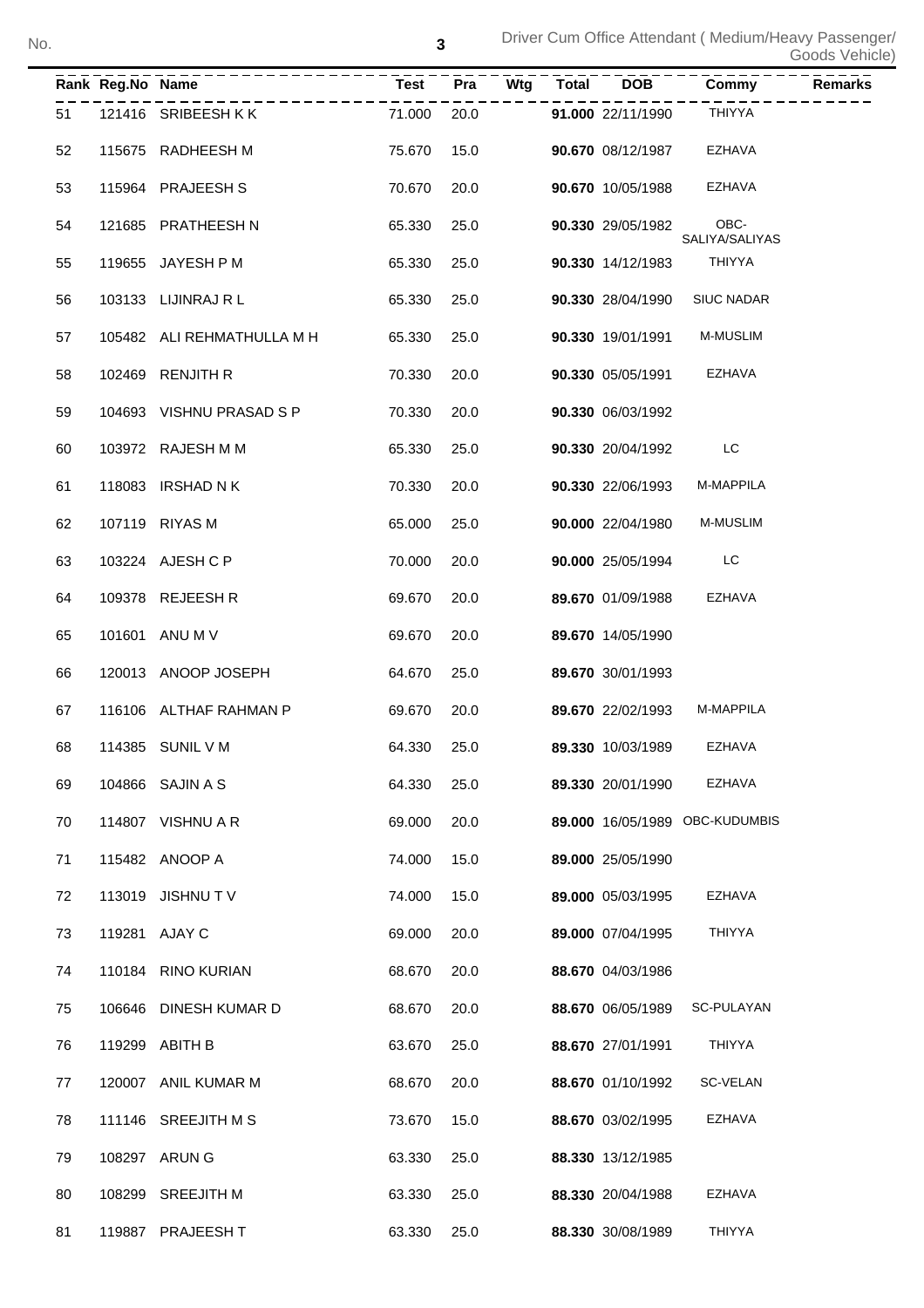|     | Rank Reg.No Name |                          | $T = - -$ |      | $\bar{P}r\bar{a}$ <sup>--</sup> Wtg <sup>--</sup> | Total | $\overline{DOB}^-$ | $\overline{\text{Commy}}$      | Remarks |
|-----|------------------|--------------------------|-----------|------|---------------------------------------------------|-------|--------------------|--------------------------------|---------|
| 82  |                  | 111936 AMAL REGHU        | 73.330    | 15.0 |                                                   |       | 88.330 15/06/1991  | EZHAVA                         |         |
| 83  |                  | 104559 VIPIN S S         | 63.330    | 25.0 |                                                   |       | 88.330 30/05/1993  | EZHAVA                         |         |
| 84  |                  | 109340 AJITH M R         | 63.000    | 25.0 |                                                   |       | 88.000 23/08/1983  |                                |         |
| 85  |                  | 103645 MIDHUN MS         | 63.000    | 25.0 |                                                   |       |                    | 88.000 20/05/1989 OBC-CHAKKALA |         |
| 86  |                  | 106926 NISHAN J          | 68.000    | 20.0 |                                                   |       | 88.000 03/01/1990  | <b>M-MUSLIM</b>                |         |
| 87  |                  | 102467 SREEJITH V        | 63.000    | 25.0 |                                                   |       | 88.000 19/05/1991  | D-DHEEVARA                     |         |
| 88  |                  | 121788 PRASHOBH M R      | 68.000    | 20.0 |                                                   |       | 88.000 02/11/1992  |                                |         |
| 89  |                  | 114761 RINOY J CHAZHOOR  | 63.000    | 25.0 |                                                   |       | 88.000 09/05/1993  |                                |         |
| 90  |                  | 102497 SHAJI L S         | 62.670    | 25.0 |                                                   |       | 87.670 29/04/1983  |                                |         |
| 91  |                  | 119036 NIDHEESH K M      | 62.670    | 25.0 |                                                   |       | 87.670 02/01/1988  |                                |         |
| 92  |                  | 109047 ARUN K R          | 62.670    | 25.0 |                                                   |       | 87.670 25/04/1988  | EZHAVA                         |         |
| 93  |                  | 105035 AKHIL R           | 67.670    | 20.0 |                                                   |       | 87.670 26/04/1991  | EZHAVA                         |         |
| 94  |                  | 102174 ANSAL S           | 67.670    | 20.0 |                                                   |       | 87.670 24/09/1993  | <b>M-MUSLIM</b>                |         |
| 95  |                  | 104926 RAJESH R          | 62.330    | 25.0 |                                                   |       | 87.330 25/05/1984  | EZHAVA                         |         |
| 96  |                  | 109234 SHINE S           | 62.330    | 25.0 |                                                   |       | 87.330 30/11/1984  | EZHAVA                         |         |
| 97  |                  | 119802 SARITH N          | 67.330    | 20.0 |                                                   |       | 87.330 27/02/1985  | <b>THIYYA</b>                  |         |
| 98  |                  | 120684 VIJIN K           | 62.330    | 25.0 |                                                   |       | 87.330 22/07/1991  | THIYYA                         |         |
| 99  |                  | 102634 SAJITH N M        | 67.330    | 20.0 |                                                   |       | 87.330 05/05/1992  | M-MUSLIM                       |         |
| 100 |                  | 113718 ARUN DAS P S      | 62.330    | 25.0 |                                                   |       | 87.330 05/06/1992  | D-DHEEVARA                     |         |
| 101 |                  | 106732 LITHEESH K        | 67.000    | 20.0 |                                                   |       | 87.000 30/05/1983  | EZHAVA                         |         |
| 102 | 113845           | <b>JAMSON JOHNSON</b>    | 62.000    | 25.0 |                                                   |       | 87.000 18/10/1990  |                                |         |
| 103 |                  | 121244 NIJITH KUNNAPPADI | 67.000    | 20.0 |                                                   |       | 87.000 16/11/1992  | <b>THIYYA</b>                  |         |
| 104 |                  | 108474 SAJEEVAN A        | 66.670    | 20.0 |                                                   |       | 86.670 02/05/1981  | <b>EZHAVA</b>                  |         |
| 105 |                  | 106907 SANJITH KUMAR S   | 66.670    | 20.0 |                                                   |       | 86.670 31/05/1982  |                                |         |
| 106 |                  | 112694 DIPISH MOHANAN    | 66.670    | 20.0 |                                                   |       | 86.670 20/04/1984  | V-KOLLAN                       |         |
| 107 |                  | 120938 SUJEESH P         | 61.670    | 25.0 |                                                   |       | 86.670 25/05/1989  | <b>THIYYA</b>                  |         |
| 108 |                  | 104633 VINOD S           | 66.670    | 20.0 |                                                   |       | 86.670 13/12/1990  | <b>EZHAVA</b>                  |         |
| 109 |                  | 108836 AJITH K S         | 61.670    | 25.0 |                                                   |       | 86.670 25/05/1991  |                                |         |
| 110 |                  | 109015 AJMAL H           | 61.670    | 25.0 |                                                   |       | 86.670 20/04/1992  | M-MUSLIM                       |         |
| 111 |                  | 118940 NORMAN BATHOONA C | 61.670    | 25.0 |                                                   |       | 86.670 09/10/1993  | <b>THIYYA</b>                  |         |
| 112 |                  | 121332 NIBIN O           | 66.670    | 20.0 |                                                   |       | 86.670 13/01/1995  | <b>THIYYA</b>                  |         |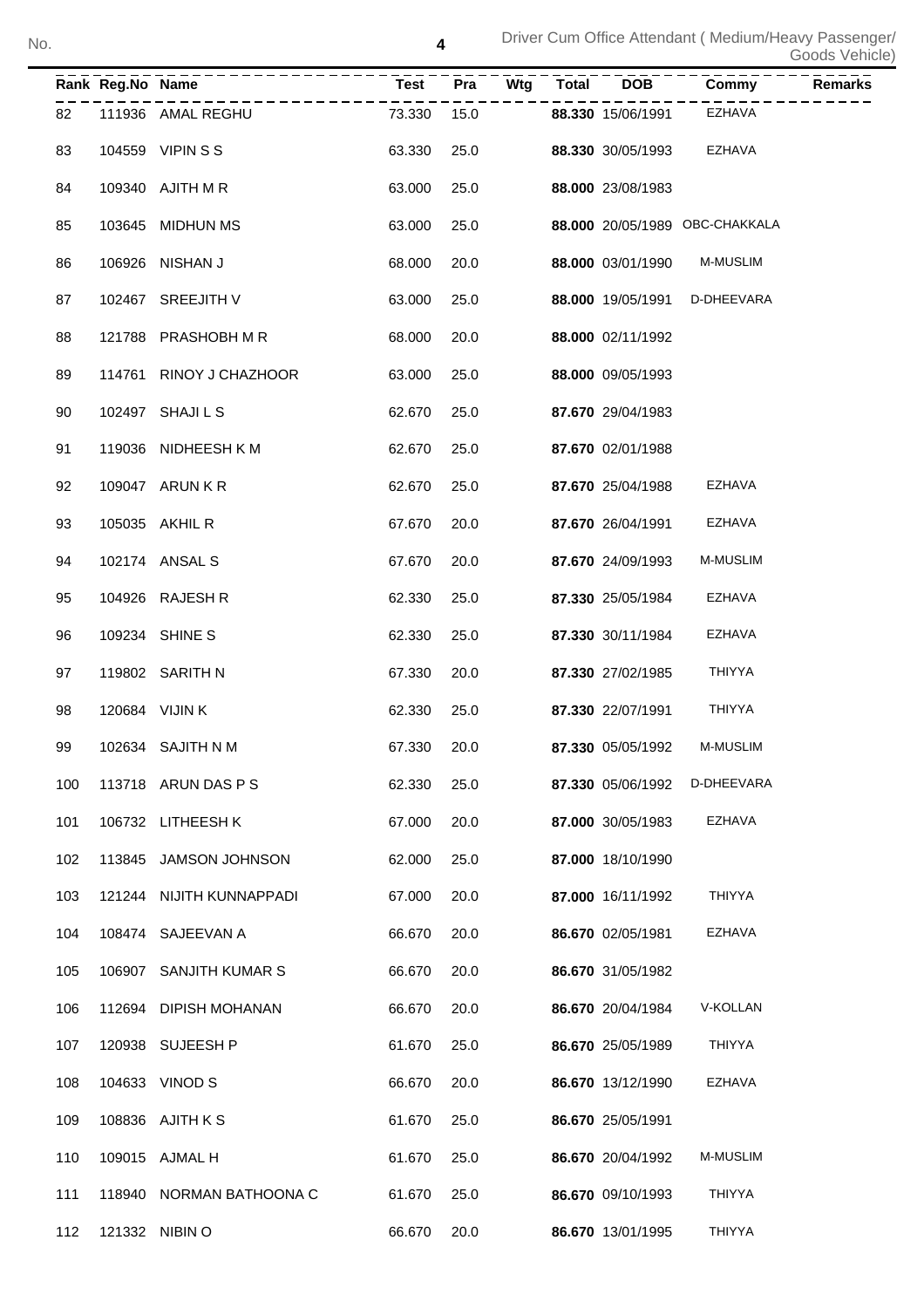|     | Rank Reg.No Name | <u>______________</u> .       | <b>Test</b> | <b>Pra</b> | Wtg | Total | -------<br>  DOB  | -------------<br>}<br>}        | <b>Remarks</b> |
|-----|------------------|-------------------------------|-------------|------------|-----|-------|-------------------|--------------------------------|----------------|
| 113 |                  | 119976 ABDUL GAFOOR A         | 61.330      | 25.0       |     |       | 86.330 01/05/1986 | M-MAPPILA                      |                |
| 114 |                  | 119531 SUMESH K               | 61.000      | 25.0       |     |       | 86.000 24/05/1985 |                                |                |
| 115 |                  | 101881 SUJITH KUMAR V S       | 61.000      | 25.0       |     |       | 86.000 21/05/1987 |                                |                |
| 116 |                  | 102003 AGRAH S                | 66.000      | 20.0       |     |       | 86.000 25/05/1987 | EZHAVA                         |                |
| 117 |                  | 115472 ANIL KUMAR M           | 71.000      | 15.0       |     |       | 86.000 28/03/1990 | OBC-TELUGU<br><b>CHETTIES</b>  |                |
| 118 |                  | 119471 NIKHIL U A             | 66.000      | 20.0       |     |       | 86.000 19/05/1990 | <b>THIYYA</b>                  |                |
| 119 |                  | 119189 MUNAVAR USMAN MK       | 61.000      | 25.0       |     |       | 86.000 16/03/1992 | M-MAPPILA                      |                |
| 120 |                  | 106892 SOORAJ SUDHAKARAN      | 61.000      | 25.0       |     |       | 86.000 21/03/1993 | EZHAVA                         |                |
| 121 |                  | 117382 SHINOJ PK              | 66.000      | 20.0       |     |       | 86.000 15/03/1995 | V-ASARI                        |                |
| 122 |                  | 104812 ANUROOP C              | 65.670      | 20.0       |     |       | 85.670 12/05/1989 | <b>EZHAVA</b>                  |                |
| 123 |                  | 119894 VISHNU PRIYAN PK       | 65.670      | 20.0       |     |       | 85.670 20/02/1991 |                                |                |
| 124 |                  | 109389 KANNAN NAIR M          | 65.670      | 20.0       |     |       | 85.670 29/05/1992 |                                |                |
| 125 |                  | 118292 MUTHU MUHSIN C         | 65.670      | 20.0       |     |       | 85.670 07/10/1993 | M-MAPPILA                      |                |
| 126 |                  | 103476 PRASANTH J L           | 65.330      | 20.0       |     |       | 85.330 03/05/1982 | <b>EZHAVA</b>                  |                |
| 127 | 114558           | JANEESH M S                   | 70.330      | 15.0       |     |       |                   | 85.330 21/03/1983 SC-KANAKKAN  |                |
| 128 |                  | 116270 BIBIN XAVIER           | 65.330      | 20.0       |     |       | 85.330 19/12/1986 |                                |                |
| 129 |                  | 102753 RAJESH M               | 65.330      | 20.0       |     |       | 85.330 09/02/1989 | EZHAVA                         |                |
| 130 |                  | 104857 ARUNKUMAR G S          | 65.330      | 20.0       |     |       | 85.330 19/05/1990 |                                |                |
| 131 |                  | 100518 PRADEEP P S            | 65.330      | 20.0       |     |       |                   | 85.330 27/11/1990 OBC-CHAKKALA |                |
| 132 |                  | 121437 SHINOJ CHERIYAKKATAVAN | 65.330      | 20.0       |     |       | 85.330 18/02/1991 | THIYYA                         |                |
| 133 |                  | 105665 KAILAS NATH G          | 65.000      | 20.0       |     |       | 85.000 19/05/1987 |                                |                |
| 134 |                  | 105223 VIPIN M                | 65.000      | 20.0       |     |       |                   | 85.000 08/02/1990 V-VISWAKARMA |                |
| 135 |                  | 118662 NIDHIN C P             | 70.000      | 15.0       |     |       | 85.000 12/05/1992 | THIYYA                         |                |
| 136 |                  | 115271 RATHEESH M R           | 65.000      | 20.0       |     |       |                   | 85.000 27/03/1993 OBC-KAIKOLAN |                |
| 137 |                  | 105943 SARATH BABUR           | 64.670      | 20.0       |     |       | 84.670 24/03/1985 |                                |                |
| 138 |                  | 116248 SHAMSEER P             | 64.670      | 20.0       |     |       | 84.670 19/05/1990 | M-MAPPILA                      |                |
| 139 |                  | 110639 LINTO TOM              | 64.670      | 20.0       |     |       | 84.670 20/04/1992 |                                |                |
| 140 |                  | 113159 VINOD K K              | 69.330      | 15.0       |     |       |                   | 84.330 13/05/1976 SC-VETTUVAN  |                |
| 141 |                  | 119682 VINURAJ D              | 64.330      | 20.0       |     |       | 84.330 25/03/1985 |                                |                |
| 142 |                  | 103578 JIJO S ALEX            | 64.330      | 20.0       |     |       | 84.330 09/05/1988 | EZHAVA                         |                |
| 143 |                  | 101642 JIBIN G S              | 64.330      | 20.0       |     |       | 84.330 27/05/1990 | <b>SIUC NADAR</b>              |                |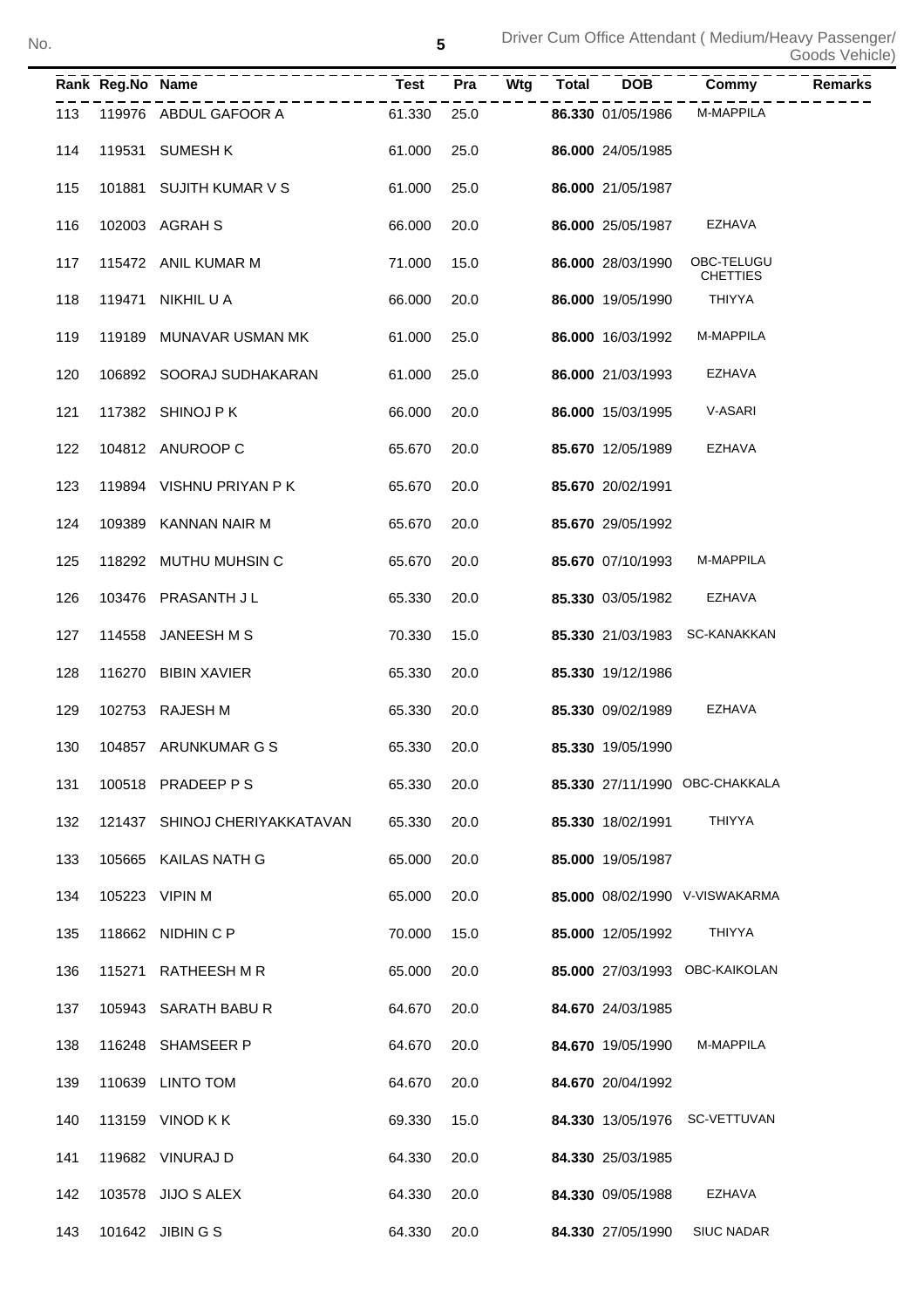Driver Cum Office Attendant ( Medium/Heavy Passenger/ Goods Vehicle) No.

|     | Rank Reg.No Name |                                            | Test   | Pra  | Wtg | Total DOB               | <b>Commy</b>                     | Remarks |
|-----|------------------|--------------------------------------------|--------|------|-----|-------------------------|----------------------------------|---------|
| 144 |                  | 108897 AKHIL K B                           | 69.330 | 15.0 |     | 84.330 31/05/1992       | EZHAVA                           |         |
| 145 |                  | 115478 SASI KUMAR R                        | 69.000 | 15.0 |     |                         | 84.000 18/05/1980 OBC-VADUGANS   |         |
| 146 |                  | 114442 JENTO K C                           | 64.000 | 20.0 |     | 84.000 29/01/1983       |                                  |         |
| 147 |                  | 117782 SHIJITH M                           | 64.000 | 20.0 |     | 84.000 19/05/1985       | <b>THIYYA</b>                    |         |
| 148 |                  | 100420 JINIRAJ C                           | 64.000 | 20.0 |     | 84.000 31/05/1985       | <b>SIUC NADAR</b>                |         |
| 149 |                  | 119455 SHAHUL HAMEED N P                   | 69.000 | 15.0 |     | 84.000 11/07/1985       | M-MAPPILA                        |         |
| 150 |                  | 101977 ARUNKUMAR S                         | 64.000 | 20.0 |     | 84.000 30/11/1985       |                                  |         |
| 151 |                  | 108546 JAYESH A A                          | 64.000 | 20.0 |     | 84.000 10/05/1986       | EZHAVA                           |         |
| 152 |                  | 120882 VINEESH N                           | 64.000 | 20.0 |     | 84.000 15/06/1991       |                                  |         |
| 153 |                  | 111511 RAHUL RAJAN                         | 69.000 | 15.0 |     | 84.000 27/07/1991       | EZHAVA                           |         |
| 154 |                  | 121783 SARIN E K                           | 63.670 | 20.0 |     | 83.670 31/05/1983       | <b>THIYYA</b>                    |         |
| 155 |                  | 121508 SARATH K                            | 63.330 | 20.0 |     | 83.330 01/01/1989       | <b>THIYYA</b>                    |         |
| 156 |                  | 119575 RISHAD K                            | 63.330 | 20.0 |     | 83.330 23/08/1989       | M-MAPPILA                        |         |
| 157 |                  | 120934 PRAJITH P                           | 63.330 | 20.0 |     | 83.330 15/12/1990       | <b>THIYYA</b>                    |         |
| 158 |                  | 120503 JOSHY T J                           | 61.000 | 15.0 |     | 7.000 83.000 03/12/1977 |                                  | EX      |
| 159 |                  | 115112 DILUTS                              | 73.000 | 10.0 |     | 83.000 06/04/1983       | EZHAVA                           |         |
| 160 |                  | 111750 BINU BABU                           | 63.000 | 20.0 |     |                         | 83.000 10/10/1988 SC-CHAKKILIYAN |         |
| 161 |                  | 112158 AARIF MUHAMMED BASHEER K 68.000     |        | 15.0 |     | 83.000 15/05/1992       | <b>M-MUSLIM</b>                  |         |
|     |                  | 162 117429 MOHAMMED JABIR KOTHAKATH 63.000 |        | 20.0 |     | 83.000 05/05/1993       | M-MAPPILA                        |         |
| 163 |                  | 114059 MUHAMMAD RAFI V A                   | 62.670 | 20.0 |     | 82.670 03/05/1987       | <b>M-MUSLIM</b>                  |         |
| 164 |                  | 102695 ALPHONSE L K                        | 62.670 | 20.0 |     | 82.670 26/03/1992       | <b>SIUC NADAR</b>                |         |
| 165 |                  | 103809 NIDHIN PRAKASH J N                  | 62.670 | 20.0 |     |                         | 82.670 25/11/1992 HINDU NADAR    |         |
| 166 |                  | 115027 SHAJITH U                           | 67.670 | 15.0 |     | 82.670 25/11/1992       | EZHAVA                           |         |
| 167 |                  | 121973 ASHWIN THALIYIL VEETTIL             | 67.670 | 15.0 |     |                         | 82.670 05/09/1993 OBC-MANIYANI   |         |
| 168 |                  | 102472 RENJITH R                           | 62.670 | 20.0 |     | 82.670 26/03/1994       |                                  |         |
| 169 |                  | 122261 PRAJEESH MANIKKOTH                  | 62.330 | 20.0 |     | 82.330 29/05/1983       |                                  |         |
| 170 |                  | 102614 JAISON P                            | 67.330 | 15.0 |     | 82.330 20/05/1986       | LC                               |         |
| 171 |                  | 109522 SHIBIN M K                          | 62.330 | 20.0 |     | 82.330 10/04/1988       | EZHAVA                           |         |
| 172 |                  | 110354 ASISH BAIJU                         | 62.330 | 20.0 |     | 82.330 02/06/1991       | EZHAVA                           |         |
| 173 |                  | 106397 VISAKH V S                          | 62.330 | 20.0 |     | 82.330 06/04/1992       |                                  |         |
| 174 |                  | 101623 SHABUS                              | 62.000 | 20.0 |     | 82.000 11/05/1983       |                                  |         |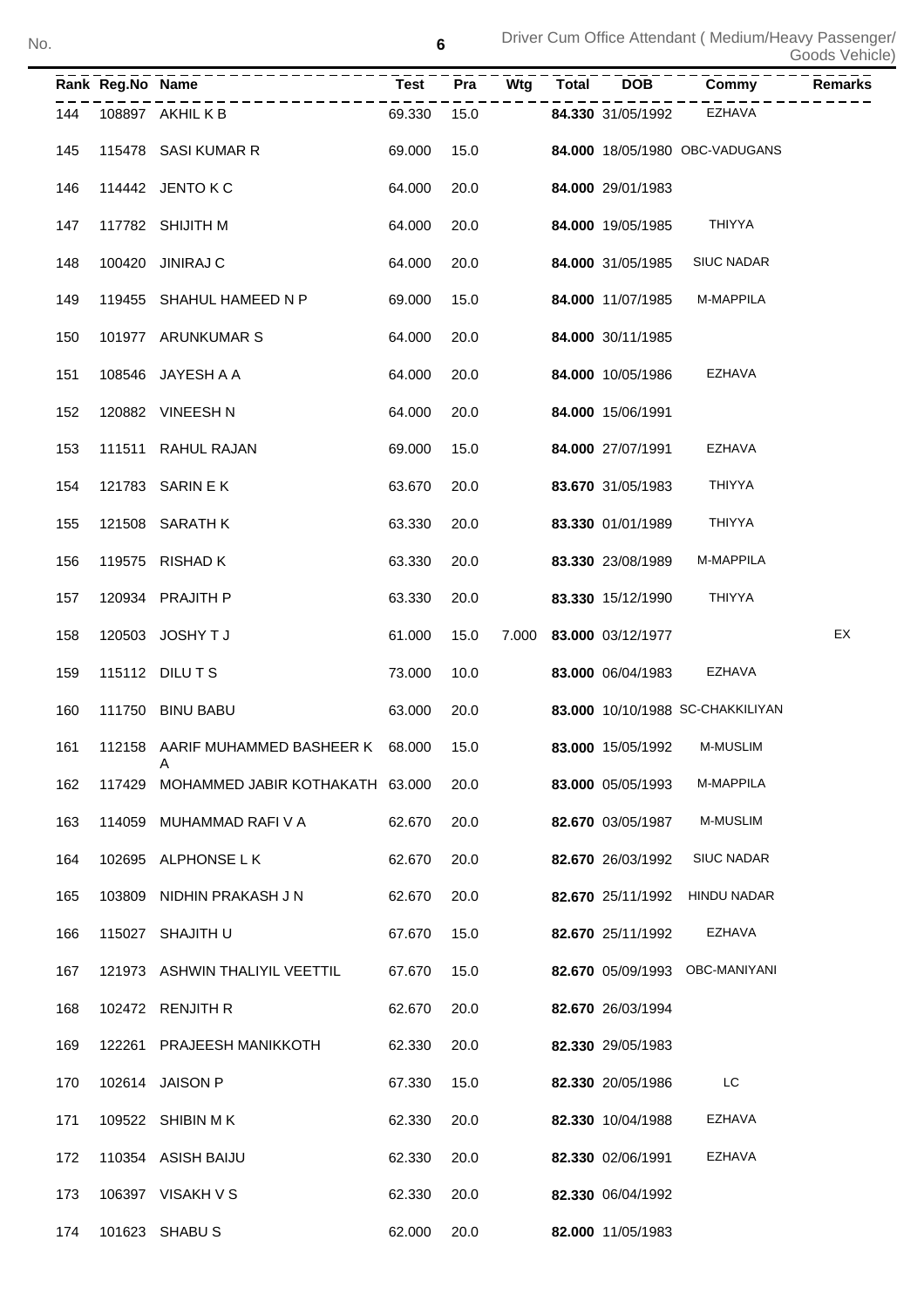|     | Rank Reg.No Name |                           | <b>Test</b> | Pra  | Wtg | <b>Total</b> | <b>DOB</b>              | Commy                    | Remarks |
|-----|------------------|---------------------------|-------------|------|-----|--------------|-------------------------|--------------------------|---------|
| 175 |                  | 121018 AJITH M            | 62.000      | 20.0 |     |              | 82.000 15/05/1989       | <b>THIYYA</b>            |         |
| 176 |                  | 116029 ANEESH P           | 62.000      | 20.0 |     |              | 82.000 31/05/1989       | OBC-VADUKA<br>[VADUKANS] |         |
| 177 |                  | 105137 RAHUL R            | 62.000      | 20.0 |     |              | 82.000 21/06/1991       |                          |         |
| 178 |                  | 100094 MANU M C           | 62.000      | 20.0 |     |              | 82.000 22/07/1991       | <b>EZHAVA</b>            |         |
| 179 |                  | 119358 VINEESH KUMAR PP   | 63.670      | 10.0 |     |              | 8.000 81.670 25/03/1975 | <b>THIYYA</b>            | EX      |
| 180 |                  | 116082 MOHAMED RAFEEQ KP  | 66.670      | 15.0 |     |              | 81.670 28/09/1985       | M-MAPPILA                |         |
| 181 | 103201           | SHAMNAD M                 | 61.670      | 20.0 |     |              | 81.670 25/04/1988       | <b>M-MUSLIM</b>          |         |
| 182 |                  | 100874 MURUKESAN R        | 66.670      | 15.0 |     |              | 81.670 15/05/1991       | OBC-CHETTY               |         |
| 183 | 122699           | MOHANAN K                 | 61.330      | 20.0 |     |              | 81.330 13/05/1983       | <b>THIYYA</b>            |         |
| 184 |                  | 121241 NARAYANAN VO       | 66.330      | 15.0 |     |              | 81.330 15/05/1991       |                          |         |
| 185 |                  | 114618 SANAL SADHANANDHAN | 66.330      | 15.0 |     |              | 81.330 30/10/1991       | <b>EZHAVA</b>            |         |
| 186 |                  | 102834 AKHILESH SV        | 61.330      | 20.0 |     |              | 81.330 20/10/1992       | <b>SIUC NADAR</b>        |         |
| 187 |                  | 107490 SANGEETH N M       | 61.330      | 20.0 |     |              | 81.330 09/09/1993       |                          |         |
| 188 |                  | 120061 ANUPAMAN K G       | 61.000      | 20.0 |     |              | 81.000 14/03/1989       |                          |         |
| 189 |                  | 115516 VIPIN K            | 66.000      | 15.0 |     |              | 81.000 07/05/1995       |                          |         |
| 190 |                  | 118332 MIDHUN C K         | 65.670      | 15.0 |     |              | 80.670 24/10/1989       | OBC-<br>SALIYA/SALIYAS   |         |
| 191 |                  | 119192 BASHEER K          | 65.330      | 15.0 |     |              | 80.330 15/02/1984       | <b>M-MAPPILA</b>         |         |
| 192 |                  | 116972 JABIR CT           | 65.330      | 15.0 |     |              | 80.330 31/05/1985       | <b>M-MUSLIM</b>          |         |
| 193 |                  | 115011 ANOOJ C            | 65.330      | 15.0 |     |              | 80.330 15/04/1987       | <b>EZHUVA</b>            |         |
| 194 | 115267           | RATHEESH B                | 65.330      | 15.0 |     |              | 80.330 01/06/1990       | <b>SC-KANAKKAN</b>       |         |
| 195 | 111779           | <b>DIBIN K JOSE</b>       | 70.330      | 10.0 |     |              | 80.330 07/07/1991       |                          |         |
| 196 | 121854           | SUDHEESH P                | 70.330      | 10.0 |     |              | 80.330 10/05/1992       |                          |         |
| 197 |                  | 119014 SOORAJ PG          | 65.330      | 15.0 |     |              | 80.330 20/02/1994       |                          |         |
| 198 | 112217           | SUMESH N P                | 65.330      | 15.0 |     |              | 80.330 05/10/1994       | EZHAVA                   |         |
| 199 |                  | 103229 ROHIT G            | 65.000      | 15.0 |     |              | 80.000 29/11/1994       |                          |         |
| 200 | 118773           | ABHILASH T K              | 64.670      | 15.0 |     |              | 79.670 01/06/1985       |                          |         |
| 201 | 115156           | SAKKEERHUSSAIN M          | 64.330      | 15.0 |     |              | 79.330 19/03/1986       | M-MUSLIM                 |         |
| 202 |                  | 116103 AJAY V K           | 64.000      | 15.0 |     |              | 79.000 15/01/1991       | <b>THIYYA</b>            |         |
| 203 | 111365           | <b>RIJU THOMAS</b>        | 68.670      | 10.0 |     |              | 78.670 22/03/1983       |                          |         |
| 204 |                  | 118657 PRAJEESH P C       | 63.000      | 15.0 |     |              | 78.000 01/03/1983       | <b>THIYYA</b>            |         |
| 205 |                  | 114079 RATHEESH CR        | 63.000      | 15.0 |     |              | 78.000 30/05/1985       | <b>EZHAVA</b>            |         |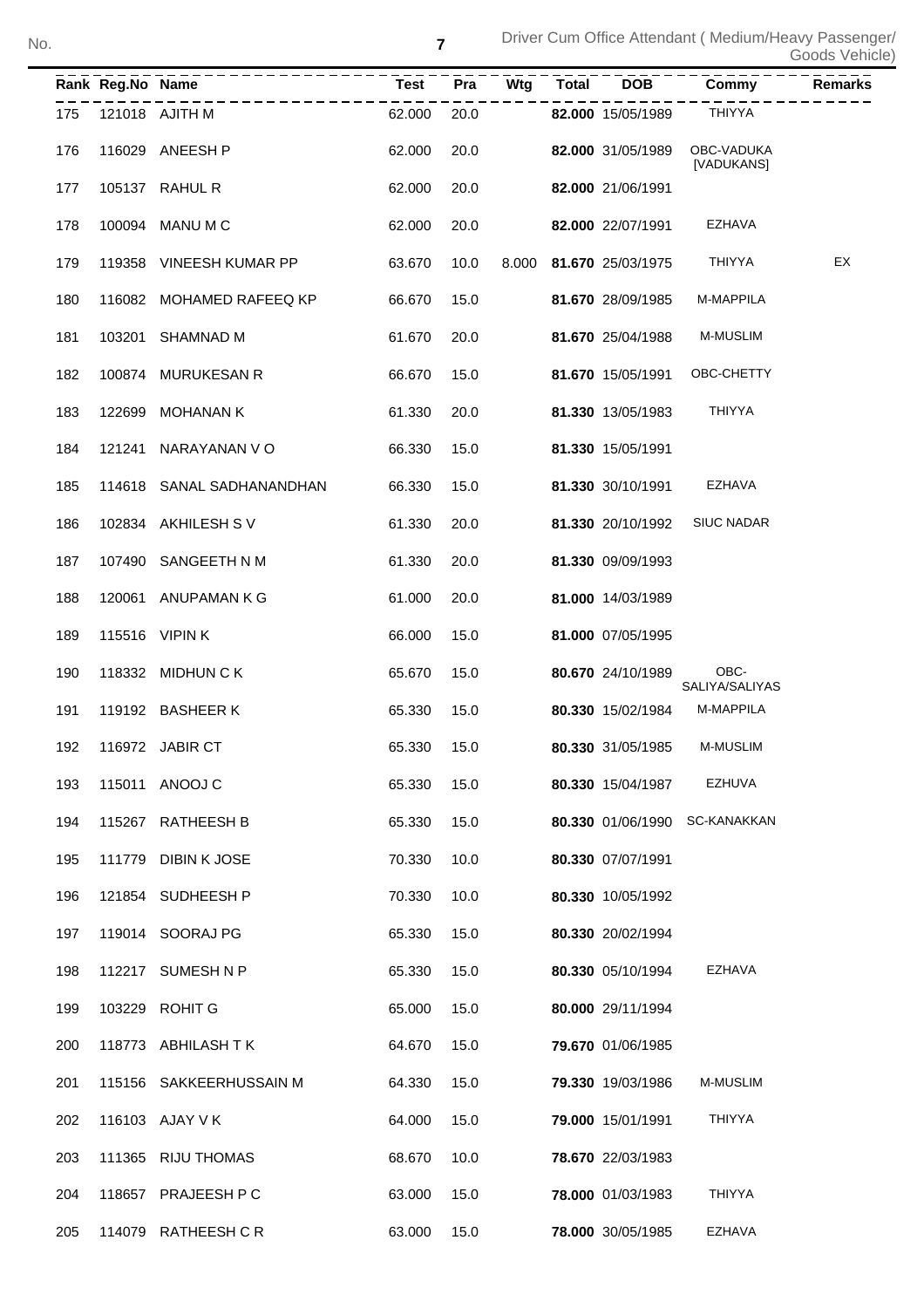|     | Rank Reg.No Name |                         | <b>Test</b> | Pra  | Wtg | <b>Total</b> | <b>DOB</b>        | Commy            | <b>Remarks</b> |
|-----|------------------|-------------------------|-------------|------|-----|--------------|-------------------|------------------|----------------|
| 206 |                  | 100089 SUJITH SL        | 63.000      | 15.0 |     |              | 78.000 05/05/1993 | LC               |                |
| 207 |                  | 110946 ANISH A J        | 62.670      | 15.0 |     |              | 77.670 31/05/1980 | <b>EZHAVA</b>    |                |
| 208 |                  | 113453 SREEKUMAR A U    | 67.670      | 10.0 |     |              | 77.670 13/01/1991 |                  |                |
| 209 |                  | 104919 VISHNUDETH KM    | 62.330      | 15.0 |     |              | 77.330 01/06/1985 | <b>EZHAVA</b>    |                |
| 210 |                  | 115808 SATHEESH N       | 62.000      | 15.0 |     |              | 77.000 10/05/1987 |                  |                |
| 211 |                  | 117447 ANUROOP C        | 62.000      | 15.0 |     |              | 77.000 25/05/1990 | THIYYA           |                |
| 212 |                  | 105081 BIJULAL T        | 61.330      | 15.0 |     |              | 76.330 15/01/1980 | <b>SC-KURAVA</b> |                |
| 213 |                  | 100878 YEDHU U KRISHNAN | 61.330      | 15.0 |     |              | 76.330 27/02/1991 |                  |                |
| 214 |                  | 100362 ARUN G           | 61.330      | 15.0 |     |              | 76.330 08/06/1994 |                  |                |
| 215 |                  | 115520 RANJITH V        | 65.330      | 10.0 |     |              | 75.330 15/01/1988 | <b>THIYYA</b>    |                |
| 216 |                  | 114240 SEBI THOMAS      | 65.330      | 10.0 |     |              | 75.330 20/01/1994 |                  |                |
| 217 |                  | 112795 ABHILASH C G     | 65.000      | 10.0 |     |              | 75.000 03/05/1983 | EZHAVA           |                |
| 218 |                  | 119494 SUDHEESH K       | 64.330      | 10.0 |     |              | 74.330 25/05/1984 |                  |                |
| 219 |                  | 113360 JOBY GEORGE      | 63.670      | 10.0 |     |              | 73.670 08/09/1986 |                  |                |
| 220 |                  | 113025 AMALDEV P S      | 63.670      | 10.0 |     |              | 73.670 27/05/1991 | EZHAVA           |                |
| 221 | 114838           | MIDHUN K D              | 63.000      | 10.0 |     |              | 73.000 26/05/1986 | <b>EZHAVA</b>    |                |
| 222 |                  | 110449 AKHIL K P        | 62.670      | 10.0 |     |              | 72.670 15/03/1993 | EZHAVAN          |                |
| 223 |                  | 112799 SAJITH K S       | 62.000      | 10.0 |     |              | 72.000 29/08/1993 | EZHAVA           |                |
| 224 |                  | 112968 VINIL KUMAR P V  | 61.670      | 10.0 |     |              | 71.670 30/12/1990 | D-DHEEVARA       |                |

# **Supplementary List**

## **Ezhava/Thiyya/Billava**

| 1              | 103930 | RAJESH KUMAR J           | 60,000 | 25.0 | 85.000 30/05/1987 | <b>EZHAVA</b> |
|----------------|--------|--------------------------|--------|------|-------------------|---------------|
| $\overline{2}$ | 100829 | RAGESH G                 | 59.000 | 25.0 | 84.000 23/05/1987 | <b>EZHAVA</b> |
| 3              | 113239 | ANILKUMAR E T            | 60.670 | 20.0 | 80.670 05/03/1982 | <b>EZHAVA</b> |
| 4              |        | 115353 KRISHNAKUMAR S    | 60.330 | 20.0 | 80.330 21/06/1988 | <b>EZHAVA</b> |
| 5              |        | 101495 REJEESH R         | 60.330 | 20.0 | 80.330 25/05/1989 | <b>EZHAVA</b> |
| 6              |        | 107753 KIRAN KAMALASANAN | 59.670 | 20.0 | 79.670 29/04/1988 | <b>EZHAVA</b> |
| $\overline{7}$ |        | 109066 SREEKKUTTAN P     | 59,000 | 20.0 | 79.000 26/06/1994 | <b>EZHAVA</b> |
| 8              |        | 122182 SREEJINESH KK     | 60.670 | 15.0 | 75.670 25/05/1987 | <b>THIYYA</b> |
| 9              | 100948 | <b>RAJESH R</b>          | 60.330 | 15.0 | 75.330 12/12/1986 | <b>EZHAVA</b> |
| 10             | 115698 | <b>HEMAND P C</b>        | 60.330 | 15.0 | 75.330 16/06/1990 | <b>EZHAVA</b> |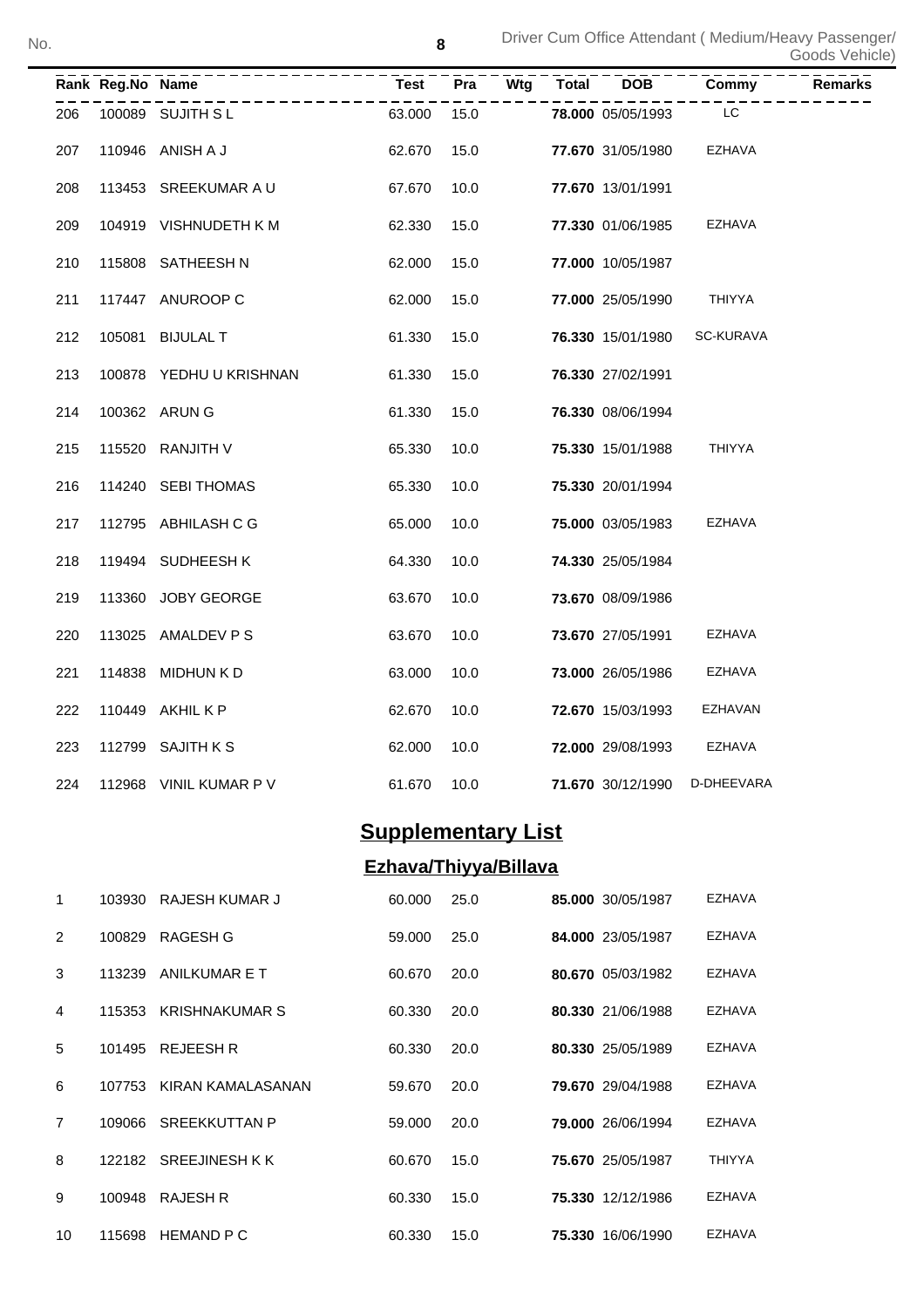|             | Rank Reg.No Name |                           | <b>Test</b> | Pra<br>Wtg             | <b>Total</b> | <b>DOB</b>        | Commy                            | <b>Remarks</b> |
|-------------|------------------|---------------------------|-------------|------------------------|--------------|-------------------|----------------------------------|----------------|
| 11          |                  | 113280 SIBILAL T S        | 60.000      | 15.0                   |              | 75.000 03/03/1986 | <b>EZHAVA</b>                    |                |
| 12          |                  | 114374 SANALRAJ P C       | 59.330      | 15.0                   |              | 74.330 23/05/1984 | EZHAVA                           |                |
| 13          |                  | 115464 RITHEESH V         | 59.330      | 15.0                   |              | 74.330 19/04/1989 | EZHAVA                           |                |
| 14          |                  | 121924 BIJU PAAROLI       | 59.000      | 15.0                   |              | 74.000 18/04/1981 | <b>THIYYA</b>                    |                |
| 15          |                  | 114025 VINOY K V          | 58.670      | 15.0                   |              | 73.670 31/05/1980 | EZHAVA                           |                |
| 16          |                  | 110030 VINEETH SASIDHARAN | 60.000      | 10.0                   |              | 70.000 18/05/1988 | EZHAVA                           |                |
| 17          |                  | 112111 ASAMS C            | 59.670      | 10.0                   |              | 69.670 22/03/1995 | EZHAVA                           |                |
| 18          |                  | 119766 SINJU M K          | 59.000      | 10.0                   |              | 69.000 04/04/1983 | <b>THIYYA</b>                    |                |
|             |                  |                           |             | <b>Scheduled Caste</b> |              |                   |                                  |                |
| 1           |                  | 116158 JINEESH P B        | 60.670      | 25.0                   |              | 85.670 12/11/1989 | SC-VELAN                         |                |
| 2           |                  | 100468 PRIJITH KUMAR A    | 58.000      | 25.0                   |              | 83.000 15/01/1988 | SC-VANNAN                        |                |
| 3           |                  | 107799 RAGUL K R          | 58.000      | 25.0                   |              | 83.000 14/02/1992 | SC-KURAVA                        |                |
| 4           |                  | 108845 ARUN T K           | 58.000      | 25.0                   |              | 83.000 20/03/1992 | SC-PULAYA                        |                |
| 5           |                  | 108970 LEEN KUMAR K       | 57.330      | 25.0                   |              | 82.330 29/12/1988 | SC-PULAYAN                       |                |
| 6           |                  | 115067 MAHESH N           | 57.330      | 25.0                   |              | 82.330 28/05/1990 | SC-KANAKKAN                      |                |
| 7           |                  | 122060 VINEETH P          | 56.330      | 25.0                   |              | 81.330 17/03/1993 | SC-VANNAN                        |                |
| 8           |                  | 114280 MIDHUN T M         | 60.330      | 20.0                   |              | 80.330 03/05/1991 | SC-VETTUVAN                      |                |
| 9           |                  | 114043 ANEESHKUMAR KR     | 57.000      | 20.0                   |              | 77.000 09/04/1980 | SC-PULAYA                        |                |
| 10          |                  | 107024 RAJEEV S           | 56.670      | 20.0                   |              | 76.670 17/05/1985 | SC-PULAYA                        |                |
| 11          |                  | 119678 SREELESH T         | 60.330      | 15.0                   |              |                   | 75.330 21/03/1989 SC-CHERUMAN    |                |
| 12          |                  | 116667 ANOOP MP           | 58.000      | 15.0                   |              |                   | 73.000 26/09/1988 SC-MANNAN-SC   |                |
| 13          |                  | 114164 PRASANTH V D       | 60.670      | 10.0                   |              |                   | 70.670 28/12/1978 SC-VETTUVAN    |                |
| 14          |                  | 104769 NIJU K             | 56.670      | 10.0                   |              |                   | 66.670 05/05/1988 SC-SIDHANAR    |                |
|             |                  |                           |             | <b>Scheduled Tribe</b> |              |                   |                                  |                |
| $\mathbf 1$ |                  | 120368 RAJU P K           | 35.670      | 30.0                   |              |                   | 65.670 10/04/1984 ST-KURICHIYAN  |                |
| 2           |                  | 121524 VIPIN T P          | 39.670      | 20.0                   |              |                   | 59.670 22/05/1988 ST-KURICHIYAN  |                |
| 3           |                  | 120464 RAKESH PM          | 37.670      | 15.0                   |              |                   | 52.670 20/05/1986 ST-KURICHIYAN  |                |
| 4           |                  | 120238 SAJITH C A         | 37.330      | 15.0                   |              |                   | 52.330 26/12/1990 ST-KURUMANS    |                |
| 5           |                  | 120444 SUDHEESH KK        | 32.000      | 20.0                   |              |                   | 52.000 30/01/1987 ST-KURUMANS    |                |
| 6           |                  | 110977 RAJLAL K R         | 30.000      | 20.0                   |              |                   | 50.000 16/04/1988 ST-MALA ARAYAN |                |
| 7           |                  | 111696 DANIEL P V         | 30.330      | 15.0                   |              |                   | 45.330 30/08/1979 ST-MALA ARAYAN |                |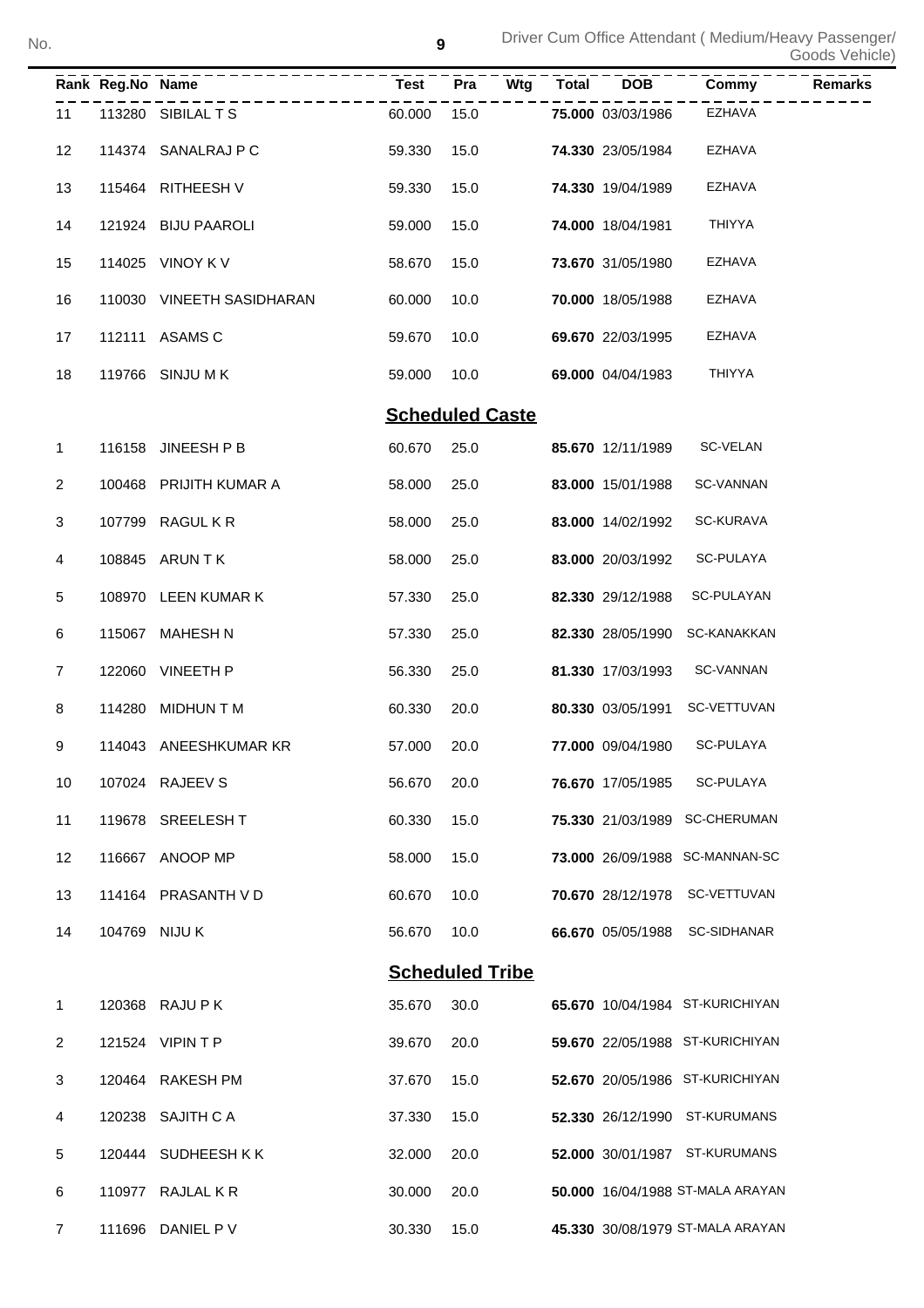|                | Rank Reg.No Name | --------------            | – – – – –<br>Test <sup>–</sup> |                   |  | $\overline{Pra}$ $\overline{Wtg}$ $\overline{Total}$ $\overline{DOB}$ | ------<br>Commy                                  | Remarks |
|----------------|------------------|---------------------------|--------------------------------|-------------------|--|-----------------------------------------------------------------------|--------------------------------------------------|---------|
| 8              |                  | 120323 VISHNU C K         | 25.000 20.0                    |                   |  |                                                                       | 45.000 04/05/1980 ST-KURUMANS                    |         |
|                |                  |                           |                                | <b>Muslim</b>     |  |                                                                       |                                                  |         |
| 1              |                  | 117053 FAYIZ PK           | 60.670                         | 25.0              |  | 85.670 24/06/1990                                                     | M-MAPPILA                                        |         |
| $\overline{c}$ |                  | 117026 MOHAMMED HANEEN K  | 60.330                         | 25.0              |  | 85.330 20/01/1991                                                     | <b>M-MUSLIM</b>                                  |         |
| 3              |                  | 112461 SAJAD C J          | 57.330                         | 25.0              |  | 82.330 24/05/1991                                                     | <b>M-MUSLIM</b>                                  |         |
| 4              |                  | 106410 RASHID R           | 60.670                         | 20.0              |  | 80.670 20/05/1992                                                     | <b>M-MUSLIM</b>                                  |         |
| 5              | 102880           | THAJUDEEN S               | 57.670                         | 20.0              |  | 77.670 04/05/1980                                                     | <b>M-MUSLIM</b>                                  |         |
| 6              |                  | 118257 ABDUSSALAM P M     | 57.000                         | 20.0              |  | 77.000 31/05/1986                                                     | M-MAPPILA                                        |         |
| $\overline{7}$ |                  | 105539 MUHAMMED RAFI B    | 56.670                         | 20.0              |  | 76.670 03/07/1992                                                     | <b>M-MUSLIM</b>                                  |         |
| 8              | 107278 ANAS I    |                           | 56.330                         | 20.0              |  | 76.330 18/03/1989                                                     | <b>M-MUSLIM</b>                                  |         |
| 9              |                  | 106092 SHINESHA A         | 56.330                         | 20.0              |  | 76.330 16/03/1992                                                     | <b>M-MUSLIM</b>                                  |         |
| 10             |                  | 116996 MUHAMMED SHAFI TK  | 56.000                         | 20.0              |  | 76.000 20/11/1981                                                     | <b>M-MUSLIM</b>                                  |         |
| 11             | 119641           | MUJEEB RAHIMAN M          | 60.330                         | 15.0              |  | 75.330 30/12/1981                                                     | M-MAPPILA                                        |         |
| 12             |                  | 112085 RAFEEK M H         | 57.000                         | 15.0              |  | 72.000 24/11/1979                                                     | <b>M-MUSLIM</b>                                  |         |
| 13             |                  | 111930 SHAJEER P A        | 57.000                         | 15.0              |  | 72.000 11/10/1981                                                     | <b>M-MUSLIM</b>                                  |         |
| 14             |                  | 116002 SHAJAHAN G         | 57.000                         | 10.0              |  | 67.000 20/05/1983                                                     | M-MAPPILA                                        |         |
| 15             |                  | 114430 MOHAMMED NISAM V A | 56.330                         | 10.0              |  | 66.330 07/05/1990                                                     | <b>M-MUSLIM</b>                                  |         |
| 16             |                  | 115858 ABDULREHIMAN K     | 56.000                         | 10.0              |  | 66.000 20/05/1988                                                     | M-MAPPILA                                        |         |
|                |                  |                           | <b>Latin Catholics/A.I</b>     |                   |  |                                                                       |                                                  |         |
| 1              |                  | 104723 REJIJS             | 58.670                         | 25.0              |  | 83.670 12/05/1979                                                     | LC                                               |         |
| 2              | 106681           | ABY ISAAC                 | 58.670                         | 20.0              |  | 78.670 21/05/1986                                                     | LC                                               |         |
| 3              | 122507 ANIL T    |                           | 58.330                         | 20.0              |  | 78.330 26/05/1985                                                     | LC                                               |         |
| 4              |                  | 100950 PRADEESH KUMAR K L | 57.330                         | 15.0              |  | 72.330 21/05/1990                                                     | LC                                               |         |
|                |                  |                           |                                | OBC               |  |                                                                       |                                                  |         |
| 1              |                  | 104189 SHIBINRAJ G S      | 60.670                         | 25.0              |  | 85.670 10/05/1989                                                     | OBC-<br><b>VEERASAIVAS[PAN</b><br>DARAMPANDARAN] |         |
| 2              | 122181           | NIKESH K V                | 60.670                         | 25.0              |  | 85.670 25/05/1989                                                     | OBC-VANIYAN                                      |         |
| 3              |                  | 101267 AKHIL V A          | 60.670                         | 25.0              |  | 85.670 04/09/1989                                                     | OBC-VELAANS<br>[VELAAR]                          |         |
| 4              |                  | 118192 AJAY KUMAR M P     | 60.670                         | 20.0              |  | 80.670 23/04/1991                                                     | OBC-<br>SALIYA/SALIYAS                           |         |
|                |                  |                           |                                | <b>Viswakarma</b> |  |                                                                       |                                                  |         |
| 1              |                  | 105808 VIJEESH VIJAYAN    | 56.670                         | 20.0              |  |                                                                       | 76.670 23/01/1994 V-VISWAKARMA                   |         |
| 2              | 108808           | SANJAY PONNAPPAN          | 56.330                         | 20.0              |  |                                                                       | 76.330 20/04/1980 V-VISWAKARMA                   |         |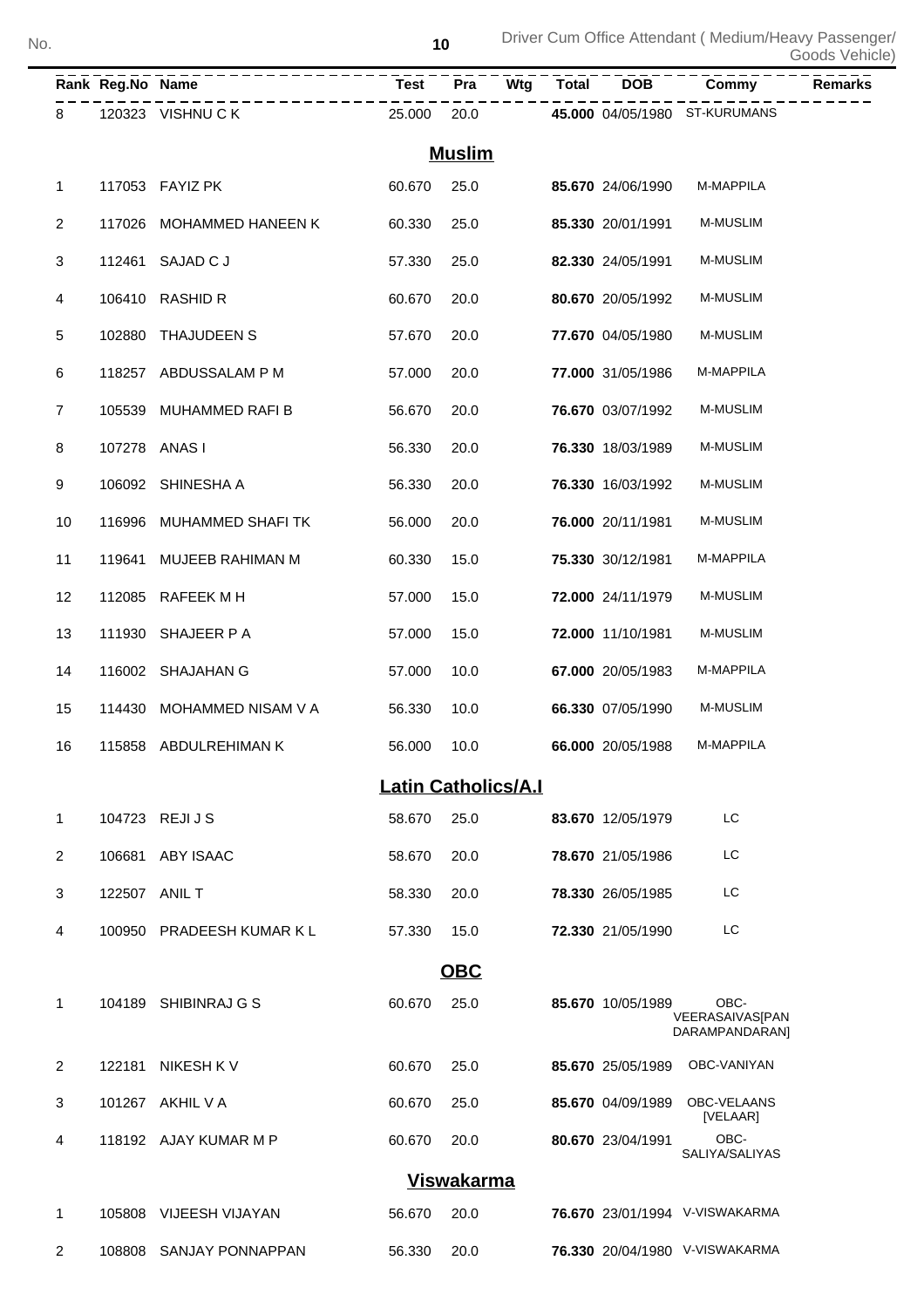|                                                 | Rank Reg.No Name |                           | <b>Test</b> | Pra                | Wtg | <b>Total</b> | <b>DOB</b>        | Commy                          | <b>Remarks</b> |  |
|-------------------------------------------------|------------------|---------------------------|-------------|--------------------|-----|--------------|-------------------|--------------------------------|----------------|--|
| 3                                               |                  | 104658 DHEERAJ ML         | 56.000      | 20.0               |     |              |                   | 76.000 01/09/1992 V-VISWAKARMA |                |  |
| 4                                               | 114089           | <b>JITHESH R</b>          | 59.670      | 15.0               |     |              |                   | 74.670 01/06/1980 V-VISWAKARMA |                |  |
| 5                                               |                  | 119764 PRAJIN K           | 57.670      | 15.0               |     |              | 72.670 10/11/1988 | V-KOLLAN                       |                |  |
|                                                 |                  |                           |             | <b>SIUC Nadar</b>  |     |              |                   |                                |                |  |
| 1                                               |                  | 103618 REJI JOHN A        | 60.330      | 25.0               |     |              | 85.330 24/10/1981 | <b>SIUC NADAR</b>              |                |  |
| 2                                               |                  | 103276 ANAND L            | 58.670      | 25.0               |     |              | 83.670 15/03/1993 | <b>SIUC NADAR</b>              |                |  |
| 3                                               |                  | 101228 SHAJI S            | 59.330      | 20.0               |     |              | 79.330 06/05/1986 | <b>SIUC NADAR</b>              |                |  |
| <b>Scheduled Caste Converts to Christianity</b> |                  |                           |             |                    |     |              |                   |                                |                |  |
| 1                                               |                  | 113486 BINTO TOM BABY     | 51.670      | 10.0               |     |              | 61.670 18/11/1992 | SCCC-PULAYA                    |                |  |
|                                                 |                  |                           |             | <b>Dheevara</b>    |     |              |                   |                                |                |  |
| 1                                               |                  | 109512 ANOOP K C          | 60.670      | 20.0               |     |              | 80.670 08/07/1989 | D-DHEEVARA                     |                |  |
| 2                                               | 109402           | <b>MANEESHMON M</b>       | 54.670      | 20.0               |     |              | 74.670 09/05/1990 | D-DHEEVARA                     |                |  |
|                                                 |                  |                           |             | <b>Hindu Nadar</b> |     |              |                   |                                |                |  |
| 1                                               |                  | 104584 VIPIN THANKAMONY J | 60.670      | 20.0               |     |              | 80.670 06/05/1991 | <b>HINDU NADAR</b>             |                |  |
| $\overline{2}$                                  |                  | 104743 SHIJU K            | 59.000      | 15.0               |     |              | 74.000 25/05/1991 | <b>HINDU NADAR</b>             |                |  |
| 3                                               |                  | 111145 RETHEESH KR        | 58.000      | 15.0               |     |              | 73.000 24/04/1986 | <b>HINDU NADAR</b>             |                |  |
| 4                                               | 101991           | <b>JOSE S P</b>           | 51.000      | 15.0               |     |              | 66.000 26/05/1987 | <b>HINDU NADAR</b>             |                |  |

# **List of Differently Abled Candidates for 3% Reservation**

## **Low Vision**

Not Eligible

## **Hearing Impairment**

Not Eligible

## **Locomotor Disability / Cerebral Palsy**

Not Eligible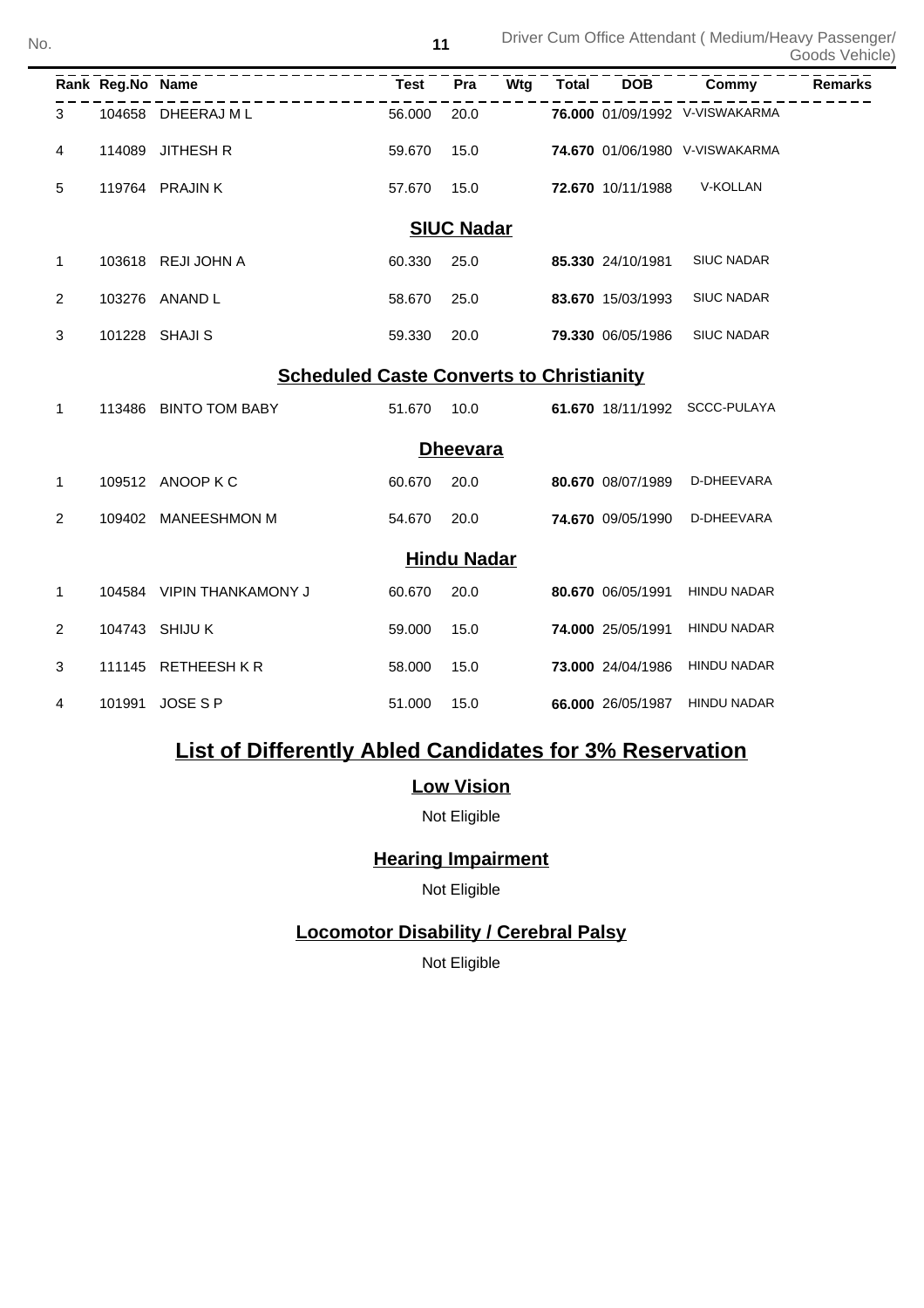**NOTE (1)** :- The Ranked List will be in force till the publication of a new Ranked List after the expiry of a minimum period of one year or till the expiry of three years whichever is earlier. Candidates from the Ranked List will be advised for appointment in accordance with the rules and orders regarding reservation and rotation as amended from time to time, if applicable, against vacancies reported to the Commission during the pendancy of the Ranked List. As the advice for appointment depends on the occurrence of vacancies there is no gauarantee that all the candidates included in the Ranked List will secure appointment. The candidates remaining in the Ranked List at the time of cancellation will have no claim at all for appointment on the basis of the inclusion of their names in the Ranked List.

**NOTE (2)** :- According to the existing procedure, revaluation of Answer Script is not allowed. But Answer Scripts will be rechecked if the candidates apply for in the prescribed application form available free of cost from the Enquiry Sections of the various Offices of the Commission or its photocopy, or downloaded and printed in A 4 size paper from the Commission's website www.keralapsc.gov.in or Photocopied there from along with prescribed fee of **Rs. 85/- (Rupees Eighty Five Only)** under the Head of Account **"0051 - PSC - 105 State PSC 99 - Examination Fee"** addressed to the **The Regional Officer, Kerala Public Service Commission Regional Office, Kollam, PIN - 691001 .** Applications submitted in any other manner will not be considered. A period of **45 (Forty Five) days** time to apply for rechecking of Answer Scripts will be allowed to candidates with effect from the **Date of uploading of the Ranked List (on or before 02.07.2022 ).** The candidates can avail only one chance after the Approval of Ranked List. Rechecking of invalidated answer scripts due to any defects will not be considered. Application for Rechecking received after the stipulated time will not be entertained and Fee once remitted will not be refunded.

**NOTE (3)** :- Candidates who wish to obtain a **photocopy of their OMR Answer Sheets (Part A & Part B)** relating to this selection shall remit a Fee of **Rs. 335/- (Rupees Three Hundred and Thirty Five only)** in any of the Treasuries in the State **(Head of Account : 0051 - PSC - 800 - State PSC -99-Other Receipts)**. The duly filled in application in the prescribed form available from the Commission's website www.keralapsc.gov.in along with the original chalan should be submitted to **The Regional Officer, Kerala Public Service Commission Regional Office, Kollam, PIN 691001** within **45 (Forty Five) days from the date of uploading of the Ranked List.** A copy of an answer sheet will be issued only once to a candidate.Copies of OMR answer sheets invalidated due to any defect will not be issued. Candidates are prohibited from applying for copy of an answer sheet which is not their own, and legal proceedings will be initiated against those who do so. The last date for receipt of applications is **02.07.2022.** Applications received after the prescribed date will not be entertained.

**NOTE (4)** :- The entries put in column (9) are based on the Communities specified by the candidate in their Application forms and proved by them with necessary documents. The candidate whose Communities have not been correctly noted in the Ranked List as proved by them in their Application should intimate the fact to **The Regional Officer, Kerala Public Service Commission Regional Office, Kollam, PIN 691001** within one month from the Date of publication of the Ranked List to get the benefit of Reservation to which they are entitled to. In the absence of timely information regarding discrepancies if any, the candidate will be advised as incorporated in the Ranked List.

**NOTE (5)** :- "Any candidate can relinquish his/her right for appointment in writing duly attested by a Gazetted Officer of State/ Central Government with Signature, Name, Designation and Office Seal along with a notarized affidavit and a self attested copy of an ID proof bearing photograph as enlisted in the general conditions. The request for relinquishment received within 15 days from the date of publication of Ranked List in the official website of the Commission will be honoured against the requisitions of vacancies that are pending with the Commission up to the finalization of the Ranked List. After the publication of the Ranked List, the request for relinquishment will be considered only if such request is received on or before the date of receipt of requisition, based on which he/she is to be advised".

**NOTE (6)** :- The A part and B part of OMR scripts will be destroyed after completing 6 months period from the date of finalisation of Ranked list, i.e. on **27.10.2022**

E - Ezhava/Thiyya/Billava, SC - Scheduled Caste, ST - Scheduled Tribe, M - Muslim/Mappila, LC/AI - Latin Catholics/Anglo Indian, OBC - Other Backward Class, V - Viswakarma, SIUC N - SIUC Nadar, SCCC - Scheduled Caste Converts to Christianity, D - Dheevara, H Nadar - Hindu Nadar.